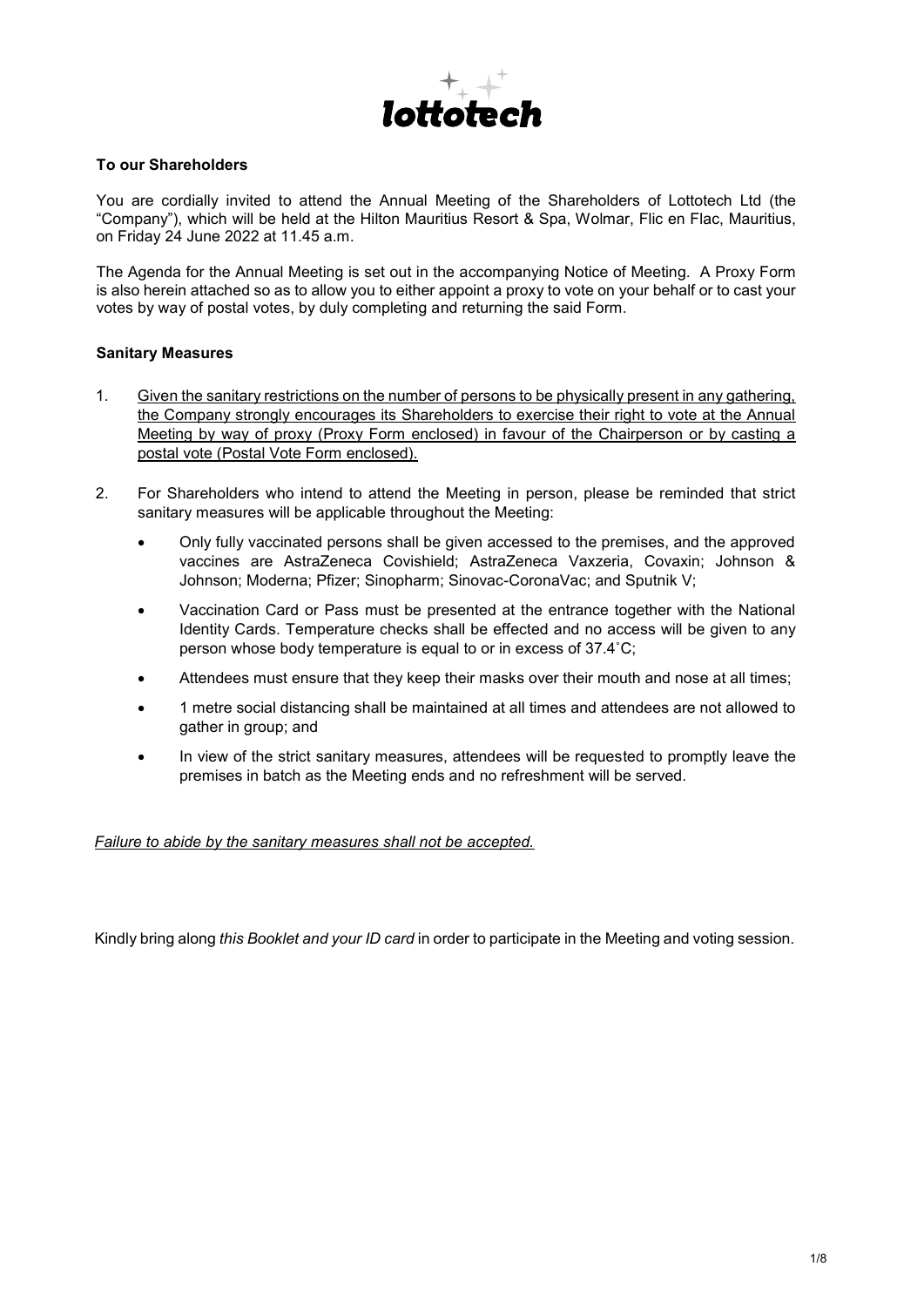

Nous avons le plaisir de vous convier à l'Assemblée Générale Annuelle des Actionnaires de Lottotech Ltd :

**1. Date** : 24 juin 2022 **2. Heure** : 11h45 **3. Lieu** : Filton Mauritius Resort & Spa, Wolmar, Flic en Flac **4. Enregistrement** : De 10h00 à 11h30 (Les actionnaires ou leurs représentants dûment habilités seront enregistrés comme présents, sur présentation de la Brochure Personnalisée et de leur carte d'identité) **\***

#### **NOTES IMPORTANTES:**

*a) Seuls les actionnaires ou leur représentant dûment habilités :* 

- *auront accès à la salle où se déroulera l'Assemblée Générale Annuelle des Actionnaires ;*
- *auront le droit de participer à la réunion ;*
- *auront le droit de prendre la parole et de voter.*
- *b) Délégation de pouvoir signée en original ou procuration légale signée en original*

Les délégations de pouvoir signées en original ou les procurations légales signées en original doivent *impérativement être déposées auprès de la Compagnie Gamma Corporate Services Ltd, Royal Road, Chapman Hill, Beau Bassin, Mauritius, au plus tard jeudi 23 juin 2022 à 11h45 à défaut de quoi elles seront considérées comme non valides et les représentants désignés ne seront pas autorisés à assister à la réunion.*

- *c) La Brochure Personnalisée ci-jointe contient vos coordonnées personnelles et ne doit être remise à aucun tiers à l'exception de votre représentant désigné ; et*
- *d) Vous devez apporter cette Brochure ainsi que votre carte d'identité.*

#### **\* Les retardataires ne seront pas enregistrés et n'auront pas accès à la salle de réunion.**

|  |  |  | We are pleased to welcome you to the Annual Meeting of Shareholders of Lottotech Ltd: |
|--|--|--|---------------------------------------------------------------------------------------|
|  |  |  |                                                                                       |

| 1. | Date            | 24 June 2022                                                                                                                                                |
|----|-----------------|-------------------------------------------------------------------------------------------------------------------------------------------------------------|
|    | 2. Time         | 11.45 a.m.                                                                                                                                                  |
|    | 3. Venue        | The Hilton Mauritius Resort & Spa, Wolmar, Flic en Flac                                                                                                     |
|    | 4. Registration | 10.00 a.m. to 11.30 a.m.                                                                                                                                    |
|    |                 | (Shareholders or their duly authorized proxies will be registered<br>only upon presentation of this Personalised Booklet and their<br>respective ID card) * |

### **IMPORTANT NOTES:**

- *a) Only shareholders or their duly authorised proxy will have access to the meeting room and are entitled to attend, speak and vote at the Annual Meeting.*
- *b) ORIGINAL signed proxy form or any Power of Attorney:*

*Original signed proxy form or power of attorney must be deposited at the office of Gamma Corporate Services Ltd, Royal Road, Chapman Hill, Beau Bassin, Mauritius, not less than twenty-four hours before the meeting i.e. Thursday 23 June 2022 at 11.45 am latest, failing which the signed proxy form or the power of attorney shall not be treated as valid and the proxy shall not be entitled to attend the meeting.*

- *c) This Personalized Booklet contains your personal details and should not be given to any third party, except to your duly authorised proxy; and*
- *d) You should bring this Booklet and your ID card with you.*

**\* Late comers will not be registered and will not have access to the meeting room.**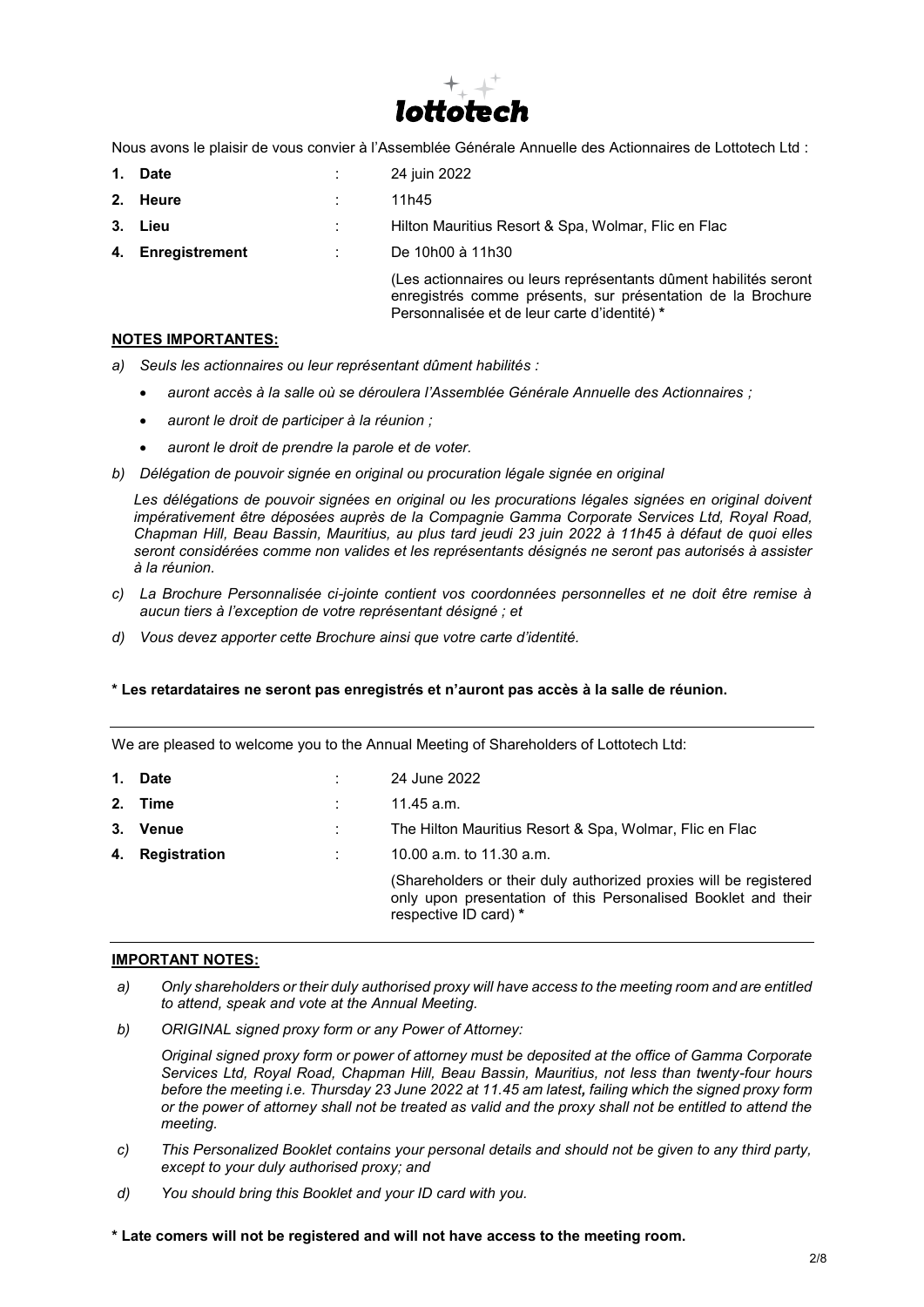

## **NOTICE OF ANNUAL MEETING**

Notice is hereby given that the Annual Meeting of Shareholders of Lottotech Ltd will be held at the Hilton Mauritius Resort & Spa, Wolmar, Flic en Flac, Mauritius, on Friday 24 June 2022 at 11.45 a.m.

## **AGENDA**

- 1. To consider the Annual Report for the Company for the financial year ended 31 December 2021.
- 2. *To consider and if thought fit to pass with or without modifications(s), the following resolution:*

"RESOLVED THAT the audited financial statements of the Company for the year ended 31 December 2021 be adopted."

3. *To ratify:*

"RESOLVED THAT the payment of a final dividend (Rs0.22 per share) declared by the Board for the financial year ended 31 December 2021, be hereby ratified."

- 4. *To consider and if thought fit to pass with or without modifications(s), the following resolutions by way of separate resolution:*
	- 4.1. "RESOLVED THAT Mr Chian Tat Ah Teck (also called Tommy Ah Teck) be re-elected as a member of the Board of Directors and the Executive Chairman of the Company for a further term of office of one year, expiring upon completion of the Annual Meeting 2023."

*(Qualifications: BSC (Hons) Engineering; MPhil Mechanical Engineering)*

4.2. "RESOLVED THAT Mr Allagappen Veeramootoo (also called Moorghen Veeramootoo) be re-elected as a member of the Board of Directors of the Company for a further term of office of one year, expiring upon completion of the Annual Meeting 2023."

*(Qualifications: MSC Marketing; BSC Engineering; European Studies & Technology from Coventry University, UK; Diplôme Universitaire en Technologie (DUT) from the Institut Universitaire de Technologie of Avignon, France)*

4.3. "RESOLVED THAT Mr Chian Luck Ah Teck (also called Patrice Ah Teck) be re-elected as a member of the Board of Directors of the Company for a further term of office of one year, expiring upon completion of the Annual Meeting 2023."

*(Qualifications: BA (Hons) Accounting & Finance)*

4.4. "RESOLVED THAT Mr Ganeshanlall Cheeneebash (also called Swadesh Cheeneebash) be re-elected as a member of the Board of Directors of the Company for a further term of office of one year, expiring upon completion of the Annual Meeting 2023."

*(Qualifications: FCCA, ACIS, Masters in Business Administration)*

4.5. "RESOLVED THAT Mr Goolabchund Goburdhun (also called Vinod Goburdhun) be re-elected as a member of the Board of Directors of the Company for a further term of office of one year, expiring upon completion of the Annual Meeting 2023."

*(Qualifications: FCCA; MSC in Finance)*

4.6. "RESOLVED THAT Mr Jack Michael Jason Ah Teck (also called Jason Ah Teck) be re-elected as a member of the Board of Directors of the Company for a further term of office of one year, expiring upon completion of the Annual Meeting 2023."

*(Qualifications: BEng Materials Engineering with Management; Masters in Management)*

4.7. "RESOLVED THAT Mr Kune Foo Jean Claude Lam Hung (also called Jean Claude Lam Hung) be re-elected as a member of the Board of Directors of the Company for a further term of office of one year, expiring upon completion of the Annual Meeting 2023."

*(Qualifications: BA (Hons) Business Studies; Fellow of the Institute of Chartered Accountants in England and Wales)*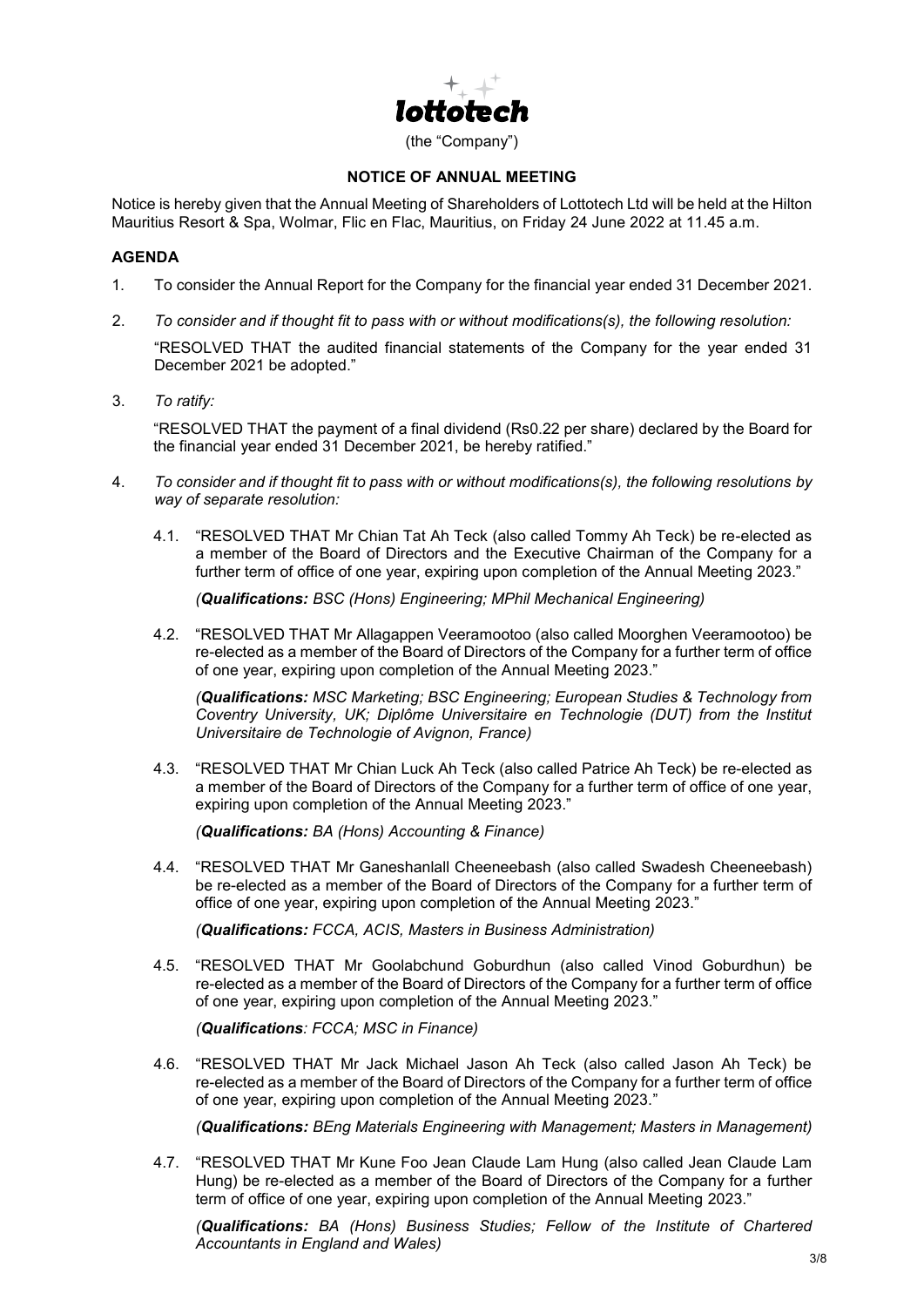

4.8. "RESOLVED THAT Mrs Michelle Carinci be re-elected as a member of the Board of Directors of the Company for a further term of office of one year, expiring upon completion of the Annual Meeting 2023."

*(Qualifications: Recognized as one of the top 50 CEOs in Atlantic Canada and is an inductee into the Lottery Hall of Fame class of 2006)*

4.9. "RESOLVED THAT Mr Paul Halpin be re-elected as a member of the Board of Directors of the Company for a further term of office of one year, expiring upon completion of the Annual Meeting 2023."

*(Qualifications: B.Com Chartered Accountant; FCA)*

4.10. "RESOLVED THAT Mrs Sui Lien Chong Ah-Yan (also called Marie Claire Chong Ah-Yan) be re-elected as a member of the Board of Directors of the Company for a further term of office of one year, expiring upon completion of the Annual Meeting 2023."

*(Qualifications: Bachelor's Degree in arts; Bachelor degree in Human Resources Management; FT Non-Executive Director Diploma)*

5. *To consider and if thought fit to pass with or without modifications(s), the following resolution:*

"RESOLVED that Messrs Ernst and Young Mauritius be re-appointed as auditors of the Company to hold office until the conclusion of the next Annual Meeting and to authorise the Board of Directors to fix their remuneration."

Dated 19 May 2022

By order of the Board

Gamma Corporate Services Ltd Company Secretary

#### *Notes:*

- *1. Please refer to pages 22 to 25 of the Annual Report to view the detailed profiles of the Directors proposed for re-election. Same may also be viewed on the Company's website www.lottotech.mu*
- *2. Shareholders not being able to attend, speak and vote at the Annual Meeting may appoint a proxy to attend and vote on their behalf. The proxy needs not be a shareholder of the Company.*
- *3. The original signed proxy form or any power of attorney shall be deposited at the office of Gamma Corporate Services Ltd, Company Secretary of the Company, situated at, Royal Road, Chapman Hill, Beau Bassin, Mauritius, not less than twenty four hours before the day fixed for the meeting i.e. Thursday 23 June 2022 at 11.45 am latest, failing which the signed proxy or the power of attorney shall not be treated as valid.*
- *4. The proxy form and postal vote form are available on the Company's website www.lottotech.mu and at the Company's office.*
- *5. For the purpose of this Annual Meeting, the shareholders who are entitled to receive notice of the meeting shall be those shareholders whose names are registered in the share register of the Company as at 18 May 2022.*
- *6. The minutes of the Annual Meeting held on 29 October 2021 are available for consultation by the shareholders at the office of the Company Secretary, Gamma Corporate Services Ltd, Royal Road, Chapman Hill, Beau Bassin, Mauritius, Tel: 230 460 8005/ 460 8006, upon prior written request made to the Company Secretary.*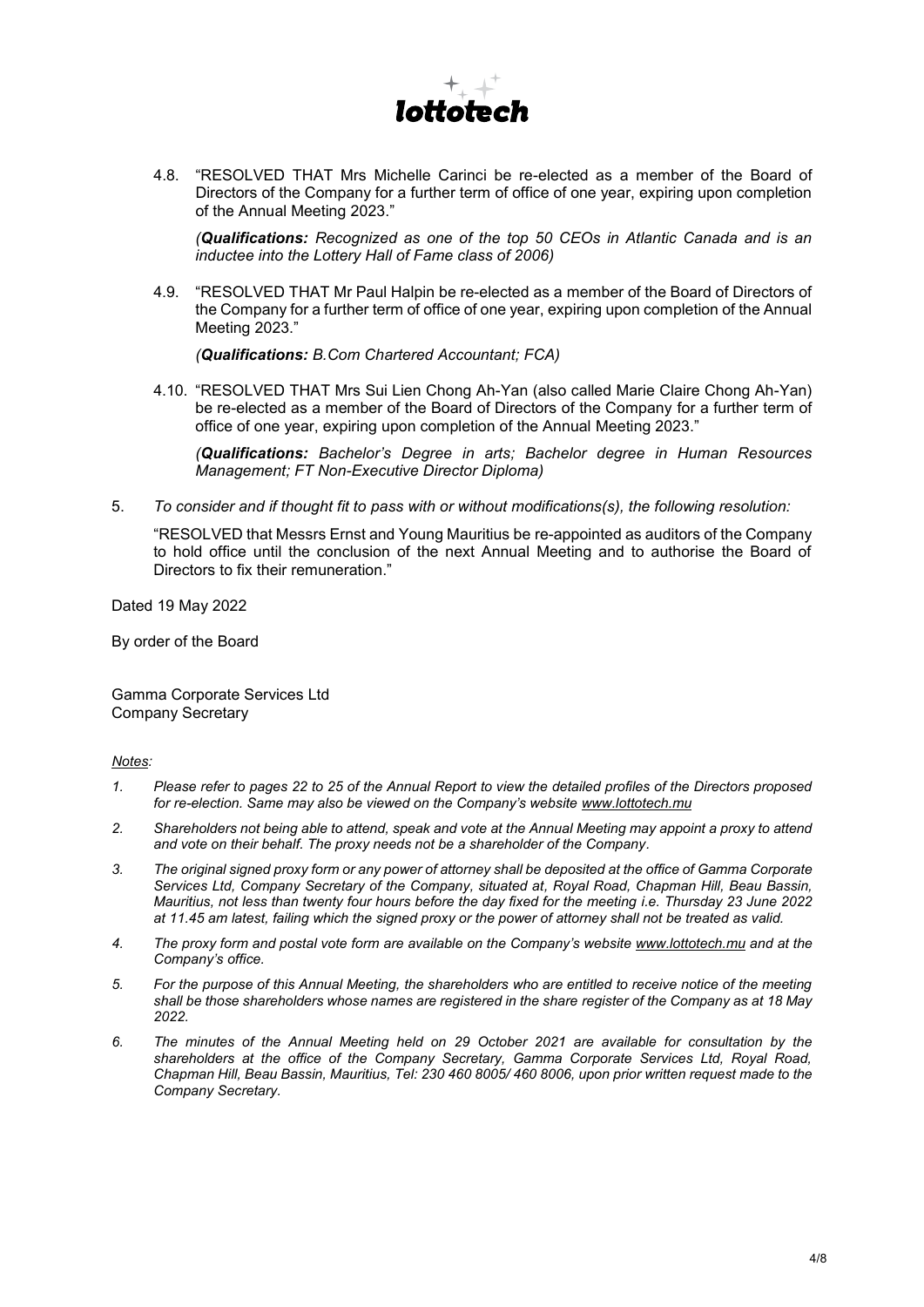

### **PROXY FORM**

*Dear Sir/Madam*

 $\frac{1}{2}$ 

| I/We, |                                                                                                                                                                                                                                                                    | of |                            |
|-------|--------------------------------------------------------------------------------------------------------------------------------------------------------------------------------------------------------------------------------------------------------------------|----|----------------------------|
|       | <b>NIC</b><br>bearing                                                                                                                                                                                                                                              |    | being a shareholder of     |
|       |                                                                                                                                                                                                                                                                    |    |                            |
|       | bearing NIC                                                                                                                                                                                                                                                        |    | of                         |
|       |                                                                                                                                                                                                                                                                    |    |                            |
|       | bearing NIC                                                                                                                                                                                                                                                        |    |                            |
|       | or failing him/her, the Chairman of the meeting as my/our Proxy to vote for me/us at the Annual Meeting of the                                                                                                                                                     |    |                            |
|       | Company to be held on Friday 24 June 2022 at 11.45 a.m. at the Hilton Mauritius Resort & Spa, Wolmar, Flic en                                                                                                                                                      |    |                            |
|       | Flac, Mauritius and at any adjournment thereof in the manner indicated below.                                                                                                                                                                                      |    |                            |
|       |                                                                                                                                                                                                                                                                    |    | Abstentio<br>Against<br>Ĕò |
| 2.    | RESOLVED THAT the audited financial statements of the Company for the year<br>ended 31 December 2021 be adopted.                                                                                                                                                   |    |                            |
| 3     | RESOLVED THAT the payment of a final dividend (Rs0.22 per share) declared<br>by the Board for the financial year ended 31 December 2021, be hereby ratified.                                                                                                       |    |                            |
| 4.1   | RESOLVED THAT Mr Chian Tat Ah Teck (also called Tat Ah Teck) be<br>re-elected as a member of the Board of Directors and the Executive Chairman<br>of the Company for a further term of office of one year, expiring upon completion<br>of the Annual Meeting 2023. |    |                            |
| 4.2   | RESOLVED THAT Mr Allagappen Veeramootoo (also called Moorghen<br>Veeramootoo) be re-elected as a member of the Board of Directors of the<br>Company for a further term of office of one year, expiring upon completion of<br>the Annual Meeting 2023.              |    |                            |
| 4.3   | RESOLVED THAT Mr Chian Luck Ah Teck (also called Patrice Ah Teck) be<br>re-elected as a member of the Board of Directors of the Company for a further<br>term of office of one year, expiring upon completion of the Annual Meeting 2023.                          |    |                            |
| 4.4   | RESOLVED THAT Mr Ganeshanlall Cheeneebash (also called Swadesh<br>Cheeneebash) be re-elected as a member of the Board of Directors of the<br>Company for a further term of office of one year, expiring upon completion of<br>the Annual Meeting 2023.             |    |                            |
| 4.5   | RESOLVED THAT Mr Goolabchund Goburdhun (also called Vinod Goburdhun)                                                                                                                                                                                               |    |                            |

*be re-elected as a member of the Board of Directors of the Company for a further term of office of one year, expiring upon completion of the Annual Meeting 2023.*

*(Please turn over)*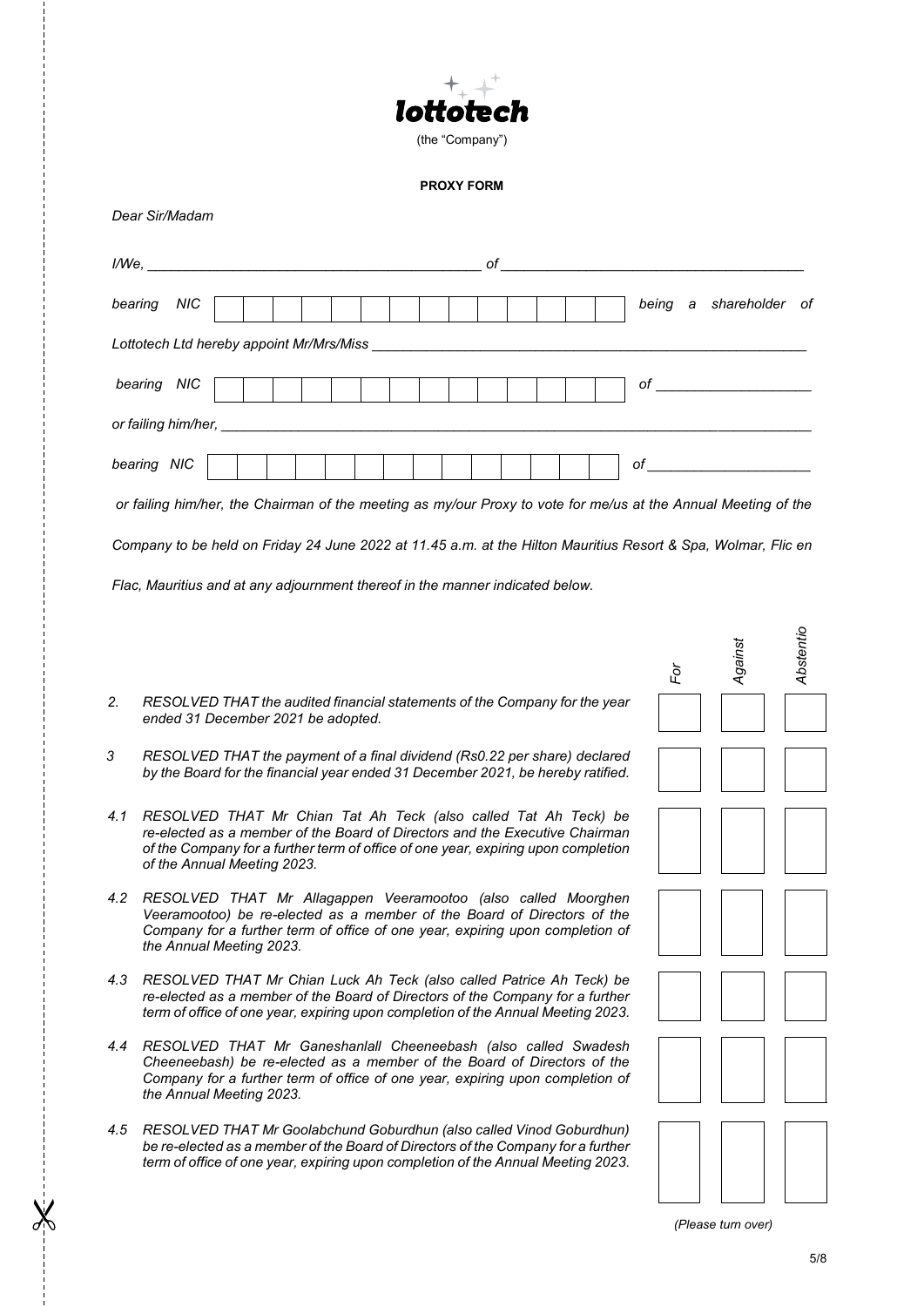

### **PROXY FORM (CONT'D)**

*(Please indicate your vote by ticking [] the appropriate box)*

### **RESOLUTIONS (CONT'D)**

- *4.6 RESOLVED THAT Mr Jack Michael Jason Ah Teck (also called Jason Ah Teck) be re-elected as a member of the Board of Directors of the Company for a further term of office of one year, expiring upon completion of the Annual Meeting 2023.*
- *4.7 RESOLVED THAT Mr Kune Foo Jean Claude Lam Hung (also called Jean Claude Lam Hung) be re-elected as a member of the Board of Directors of the*  Company for a further term of office of one year, expiring upon completion of *the Annual Meeting 2023.*
- *4.8 RESOLVED THAT Mrs Michelle Carinci be re-elected as a member of the Board of Directors of the Company for a further term of office of one year, expiring upon completion of the Annual Meeting 2023.*
- *4.9 RESOLVED THAT Mr Paul Halpin be re-elected as a member of the Board of Directors of the Company for a further term of office of one year, expiring upon completion of the Annual Meeting 2023.*
- *4.10 RESOLVED THAT Mrs Sui Lien Chong Ah-Yan (also called Marie Claire Chong Ah-Yan) be re-elected as a member of the Board of Directors of the Company*  for a further term of office of one year, expiring upon completion of the Annual *Meeting 2023.*
- *5 RESOLVED that Messrs Ernst and Young Mauritius be re-appointed as auditors of the Company to hold office until the conclusion of the next Annual Meeting and to authorise the Board of Directors to fix their remuneration.*

Signed this day of 2022

Signature: \_\_\_\_\_\_\_\_\_\_\_\_\_\_\_\_\_\_\_\_\_\_\_\_\_\_

*Notes:* 

- *1. Only shareholders or their duly authorised proxy will be entitled to attend, speak and vote at the Annual Meeting.*
- *2. Shareholders not being able to attend, speak and vote the Annual Meeting may appoint a proxy to attend and vote on their behalf. The proxy needs not be a shareholder of the Company.*
- *3. The original signed proxy form or power of attorney must be deposited at the office of Gamma Corporate Services Ltd, Royal Road, Chapman Hill, Beau Bassin, Mauritius, not less than twenty-four hours before the meeting, i.e. Thursday 23 June 2022 at 11.45 am latest, failing which the signed proxy form or the power of attorney shall not be treated as valid and the proxy shall not be entitled to attend the meeting.*
- *4. Any person representing a company/ société/ succession is requested to produce documentary evidence in the form of a letter issued by the said company/ société/ succession authorizing him/her to attend and vote on behalf of the said company/ société/ succession and bearing the seal of the company/ société/ succession, wherever applicable.*
- *5. Please fill either the Proxy Form or the Postal Vote Form but not both.*

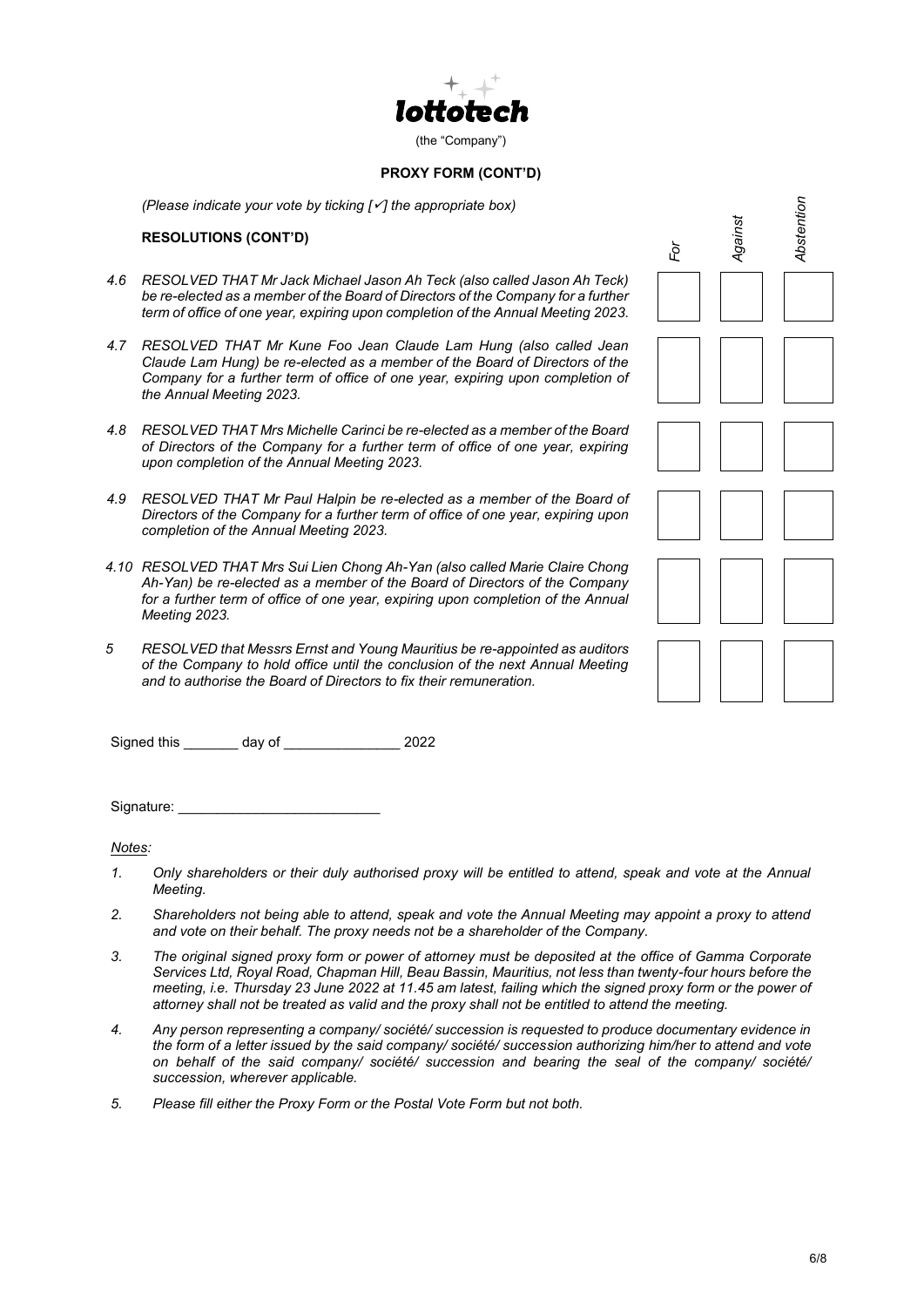

# **POSTAL VOTE FORM**

|  | Dear Sir/Madam |
|--|----------------|
|--|----------------|

 $\sigma$ 

| l/We.   |                                                                                                                                                                                                                                                                    |
|---------|--------------------------------------------------------------------------------------------------------------------------------------------------------------------------------------------------------------------------------------------------------------------|
| оf      |                                                                                                                                                                                                                                                                    |
| bearing | NIC<br>shareholder of<br>being a                                                                                                                                                                                                                                   |
|         | Lottotech Ltd entitled to attend the Annual Meeting of the Company to be held on Friday 24 June 2022 at 11.45                                                                                                                                                      |
|         | a.m. at the Hilton Mauritius Resort & Spa, Wolmar, Flic en Flac, Mauritius and at any adjournment thereof, cast my                                                                                                                                                 |
|         | votes on the proposed resolutions in the manner indicated below.                                                                                                                                                                                                   |
|         |                                                                                                                                                                                                                                                                    |
|         | (Please indicate your vote by ticking $[\checkmark]$ the appropriate box)                                                                                                                                                                                          |
|         | Abstention<br>Against<br><b>RESOLUTIONS</b>                                                                                                                                                                                                                        |
| 2.      | For<br>RESOLVED THAT the audited financial statements of the Company for the year                                                                                                                                                                                  |
|         | ended 31 December 2021 be adopted.                                                                                                                                                                                                                                 |
| 3       | RESOLVED THAT the payment of the final dividend (Rs0.22 per share)<br>declared by the Board for the financial year ended 31 December 2021, be<br>hereby ratified.                                                                                                  |
| 4.1     | RESOLVED THAT Mr Chian Tat Ah Teck (also called Tat Ah Teck) be<br>re-elected as a member of the Board of Directors and the Executive Chairman<br>of the Company for a further term of office of one year, expiring upon completion<br>of the Annual Meeting 2023. |
| 4.2     | RESOLVED THAT Mr Allagappen Veeramootoo (also called Moorghen<br>Veeramootoo) be re-elected as a member of the Board of Directors of the<br>Company for a further term of office of one year, expiring upon completion of<br>the Annual Meeting 2023.              |
| 4.3     | RESOLVED THAT Mr Chian Luck Ah Teck (also called Patrice Ah Teck) be<br>re-elected as a member of the Board of Directors of the Company for a further<br>term of office of one year, expiring upon completion of the Annual Meeting 2023.                          |
| 4.4     | RESOLVED THAT Mr Ganeshanlall Cheeneebash (also called Swadesh<br>Cheeneebash) be re-elected as a member of the Board of Directors of the<br>Company for a further term of office of one year, expiring upon completion of<br>the Annual Meeting 2023.             |
| 4.5     | RESOLVED THAT Mr Goolabchund Goburdhun (also called Vinod Goburdhun)<br>be re-elected as a member of the Board of Directors of the Company for a further<br>term of office of one year, expiring upon completion of the Annual Meeting 2023.                       |